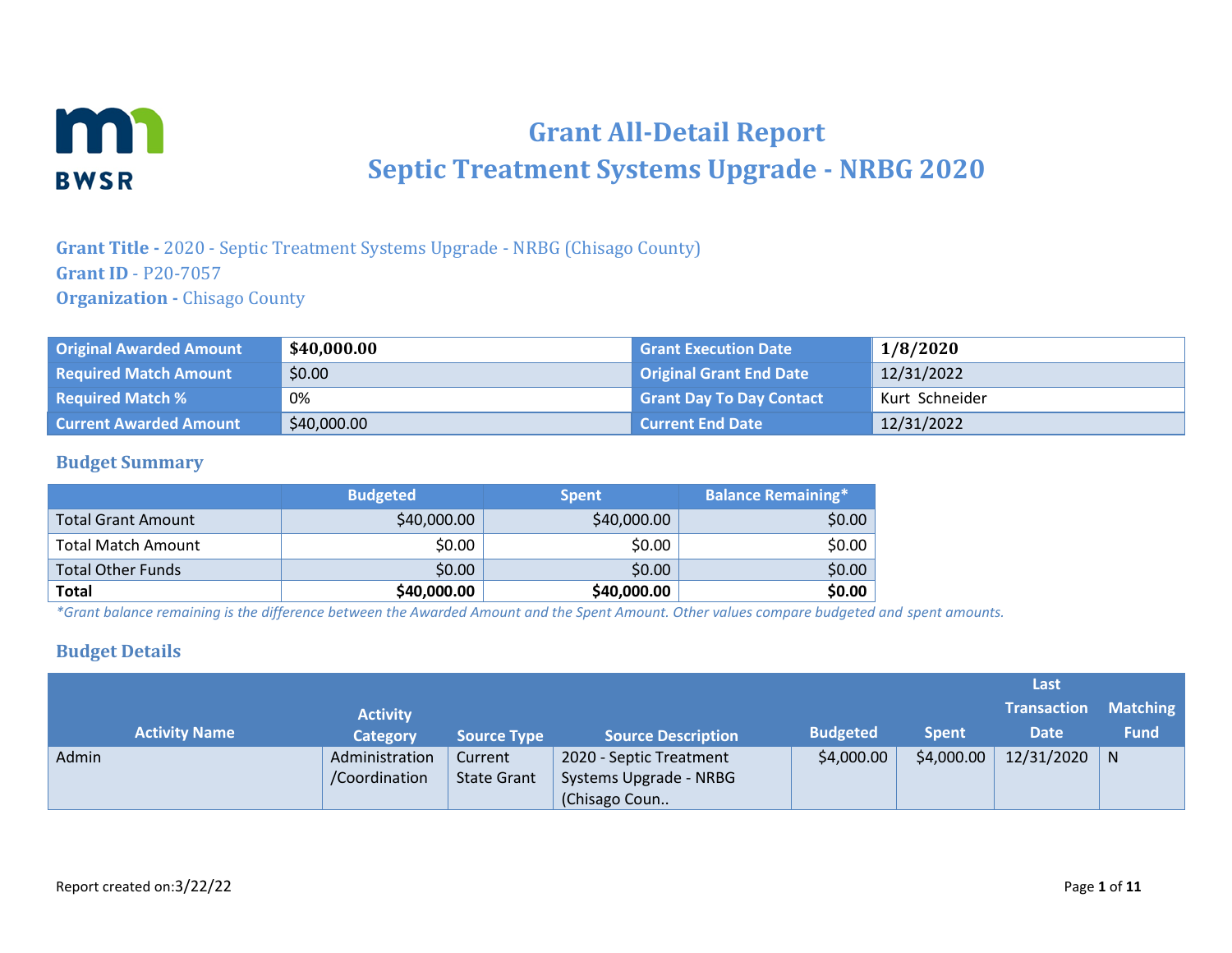|                                        |                                              |                               |                                                                    |                 |              | Last<br><b>Transaction</b> | <b>Matching</b> |
|----------------------------------------|----------------------------------------------|-------------------------------|--------------------------------------------------------------------|-----------------|--------------|----------------------------|-----------------|
| <b>Activity Name</b>                   | <b>Activity</b><br><b>Category</b>           | <b>Source Type</b>            | <b>Source Description</b>                                          | <b>Budgeted</b> | <b>Spent</b> | <b>Date</b>                | <b>Fund</b>     |
| Subsurface Sewage Treatment<br>systems | Subsurface<br>Sewage<br>Treatment<br>Systems | Current<br><b>State Grant</b> | 2020 - Septic Treatment<br>Systems Upgrade - NRBG<br>(Chisago Coun | \$36,000.00     | \$36,000.00  | 12/11/2020                 | N               |

# **Activity Details Summary**

| <b>Activity Details</b>          | <b>Total Action Count</b> | <b>Total Activity Mapped</b> | <b>Proposed Size / Unit</b> | <b>Actual Size / Unit</b> |
|----------------------------------|---------------------------|------------------------------|-----------------------------|---------------------------|
| 126M - Septic System Improvement | 9                         |                              | 750 SQUARE FEET             | 750 SQUARE FEET           |
| 126M - Septic System Improvement |                           |                              | 563 SQUARE FEET             | 563 SQUARE FEET           |
| 126M - Septic System Improvement |                           |                              | 1250 SQUARE FEET            | 1250 SQUARE FEET          |
| 126M - Septic System Improvement |                           |                              | 500 SQUARE FEET             | 500 SQUARE FEET           |
| 126M - Septic System Improvement |                           |                              | 375 SQUARE FEET             | 375 SQUARE FEET           |
| 126M - Septic System Improvement |                           |                              | 900 SQUARE FEET             | 900 SQUARE FEET           |
| 126M - Septic System Improvement | 8                         |                              | 1 COUNT                     | 1 COUNT                   |
| 126M - Septic System Improvement |                           |                              | <b>400 SQUARE FEET</b>      | <b>400 SQUARE FEET</b>    |

# **Proposed Activity Indicators**

| <b>Indicator Name</b><br><b>Activity Name</b> | <b>Value &amp; Units</b> | <b>Waterbody</b> | <b>Calculation Tool</b> |
|-----------------------------------------------|--------------------------|------------------|-------------------------|
|                                               |                          |                  |                         |
| <b>Final Indicators Summary</b>               |                          |                  |                         |
| <b>Indicator Name</b>                         | <b>Total Value</b>       | <b>Unit</b>      |                         |
| <b>NITROGEN</b>                               | 339.00                   | LBS/YR           |                         |
| <b>SEDIMENT (TSS)</b>                         | 0.49                     | TONS/YR          |                         |
|                                               |                          |                  |                         |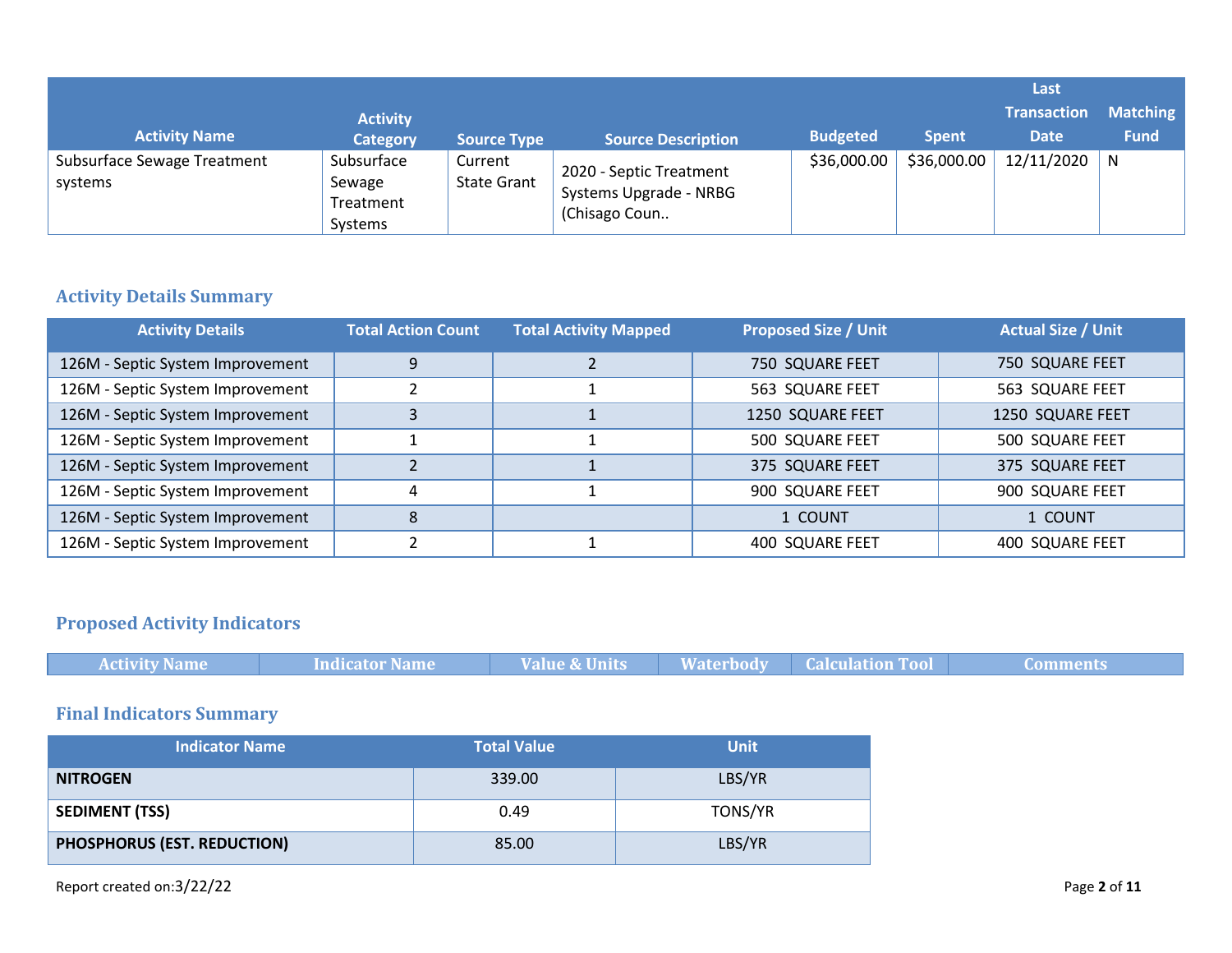| <b>BOD 5</b>                 | 2,255.00 | LBS/YR |
|------------------------------|----------|--------|
| Total Suspended Solids (TSS) | 811.00   | Mg/L   |

### **Grant Activity**

| <b>Grant Activity - Admin</b> |                                                                                              |                 |           |
|-------------------------------|----------------------------------------------------------------------------------------------|-----------------|-----------|
| <b>Description</b>            | administer grant money                                                                       |                 |           |
| <b>Category</b>               | ADMINISTRATION/COORDINATION                                                                  |                 |           |
| <b>Start Date</b>             | $1-Feb-20$                                                                                   | <b>End Date</b> | 31-Dec-20 |
| <b>Has Rates and Hours?</b>   | No                                                                                           |                 |           |
| <b>Actual Results</b>         | Approved and processed 8 grant applications, tracked grant progress and filed state reports. |                 |           |

| <b>Grant Activity - Subsurface Sewage Treatment systems</b> |                                                                                                                 |                 |           |  |  |
|-------------------------------------------------------------|-----------------------------------------------------------------------------------------------------------------|-----------------|-----------|--|--|
| <b>Description</b>                                          | Replace and install new septic systems to replace imminent health threats and failing to protect ground water   |                 |           |  |  |
| <b>Category</b>                                             | SUBSURFACE SEWAGE TREATMENT SYSTEMS                                                                             |                 |           |  |  |
| Start Date                                                  | $1-Feb-20$                                                                                                      | <b>End Date</b> | 31-Dec-20 |  |  |
| <b>Has Rates and Hours?</b>                                 | No.                                                                                                             |                 |           |  |  |
| <b>Actual Results</b>                                       | 8 septic system were installed. 7 mounds and 1 pressure bed installed. All 8 septic systems received new tanks. |                 |           |  |  |

|                                          | <b>Activity Action - 02.00168.00</b>                     |                                              |                                  |                                      |                                               |  |              |
|------------------------------------------|----------------------------------------------------------|----------------------------------------------|----------------------------------|--------------------------------------|-----------------------------------------------|--|--------------|
|                                          | <b>Practice</b>                                          |                                              | 126M - Septic System Improvement |                                      | <b>Count of Activities</b>                    |  | $\mathbf{1}$ |
|                                          | <b>Description</b>                                       |                                              | 2 bedroom mound with new tanks.  |                                      |                                               |  |              |
|                                          | <b>Proposed Size / Units</b><br><b>Actual Size/Units</b> |                                              | 1.00 COUNT                       | Lifespan                             |                                               |  | 30 Years     |
|                                          |                                                          |                                              | 1.00 COUNT                       | <b>Installed Date</b>                |                                               |  | 14-Feb-20    |
|                                          | <b>Mapped Activities</b>                                 |                                              | <b>No</b>                        | <b>Technical Assistance Provider</b> |                                               |  | Other        |
| Final Indicator for 02.00168.00          |                                                          |                                              |                                  |                                      |                                               |  |              |
| <b>Indicator Name</b><br><b>NITROGEN</b> |                                                          |                                              |                                  | <b>Value</b>                         | 19                                            |  |              |
| <b>Indicator Subcategory/Units</b>       |                                                          | WATER POLLUTION (REDUCTION ESTIMATES) LBS/YR |                                  | <b>Calculation Tool</b>              | Septic System Improvement<br>Estimator (SSIE) |  |              |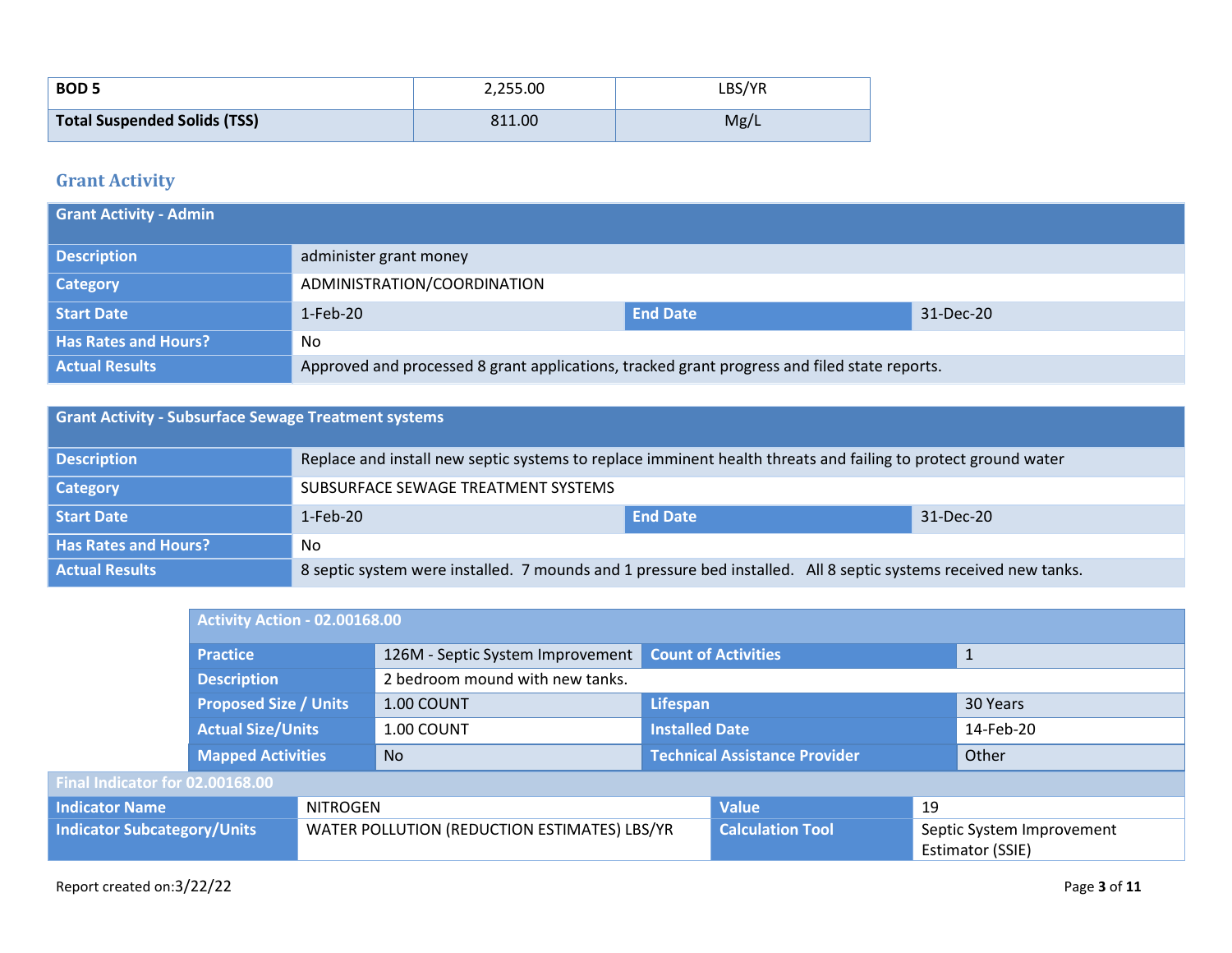| Waterbody                          | Green Lake                                    |                         |                                               |  |  |  |  |
|------------------------------------|-----------------------------------------------|-------------------------|-----------------------------------------------|--|--|--|--|
| Final Indicator for 02.00168.00    |                                               |                         |                                               |  |  |  |  |
| <b>Indicator Name</b>              | PHOSPHORUS (EST. REDUCTION)                   | <b>Value</b>            | 6                                             |  |  |  |  |
| <b>Indicator Subcategory/Units</b> | WATER POLLUTION (REDUCTION ESTIMATES) LBS/YR  | <b>Calculation Tool</b> | Septic System Improvement<br>Estimator (SSIE) |  |  |  |  |
| Waterbody                          | Green Lake                                    |                         |                                               |  |  |  |  |
| Final Indicator for 02.00168.00    |                                               |                         |                                               |  |  |  |  |
| <b>Indicator Name</b>              | SEDIMENT (TSS)                                | <b>Value</b>            | 0.0715                                        |  |  |  |  |
| <b>Indicator Subcategory/Units</b> | WATER POLLUTION (REDUCTION ESTIMATES) TONS/YR | <b>Calculation Tool</b> | Septic System Improvement<br>Estimator (SSIE) |  |  |  |  |
| Waterbody                          | Green lake                                    |                         |                                               |  |  |  |  |
| Final Indicator for 02.00168.00    |                                               |                         |                                               |  |  |  |  |
| <b>Indicator Name</b>              | BOD <sub>5</sub>                              | <b>Value</b>            | 259                                           |  |  |  |  |
| <b>Indicator Subcategory/Units</b> | WATER POLLUTION (REDUCTION ESTIMATES) LBS/YR  | <b>Calculation Tool</b> | Septic System Improvement<br>Estimator (SSIE) |  |  |  |  |
| Waterbody                          | Green lake                                    |                         |                                               |  |  |  |  |

|                                    | <b>Activity Action - 08.00268.00</b>                                           |                                              |                                               |                                      |                            |                                               |              |
|------------------------------------|--------------------------------------------------------------------------------|----------------------------------------------|-----------------------------------------------|--------------------------------------|----------------------------|-----------------------------------------------|--------------|
|                                    | <b>Practice</b>                                                                |                                              | 126M - Septic System Improvement              |                                      | <b>Count of Activities</b> |                                               | $\mathbf{1}$ |
|                                    | <b>Description</b><br><b>Proposed Size / Units</b><br><b>Actual Size/Units</b> |                                              | 3 bedroom mound and new tank installation.    |                                      |                            |                                               |              |
|                                    |                                                                                |                                              | 1.00 COUNT                                    | Lifespan                             |                            |                                               | 30 Years     |
|                                    |                                                                                |                                              | 1.00 COUNT                                    | <b>Installed Date</b>                |                            |                                               | 9-Jun-20     |
|                                    | <b>Mapped Activities</b>                                                       |                                              | No                                            | <b>Technical Assistance Provider</b> |                            | Other                                         |              |
| Final Indicator for 08.00268.00    |                                                                                |                                              |                                               |                                      |                            |                                               |              |
| <b>Indicator Name</b>              |                                                                                | SEDIMENT (TSS)                               |                                               |                                      | <b>Value</b>               | .024                                          |              |
| <b>Indicator Subcategory/Units</b> |                                                                                |                                              | WATER POLLUTION (REDUCTION ESTIMATES) TONS/YR |                                      | <b>Calculation Tool</b>    | Septic System Improvement<br>Estimator (SSIE) |              |
| <b>Waterbody</b>                   |                                                                                | Lawrence Creek                               |                                               |                                      |                            |                                               |              |
| Final Indicator for 08.00268.00    |                                                                                |                                              |                                               |                                      |                            |                                               |              |
| <b>Indicator Name</b>              |                                                                                |                                              | PHOSPHORUS (EST. REDUCTION)                   |                                      | <b>Value</b>               | 4                                             |              |
| <b>Indicator Subcategory/Units</b> |                                                                                | WATER POLLUTION (REDUCTION ESTIMATES) LBS/YR |                                               | <b>Calculation Tool</b>              |                            | Septic System Improvement<br>Estimator (SSIE) |              |
| <b>Waterbody</b>                   |                                                                                | Lawrence Creek                               |                                               |                                      |                            |                                               |              |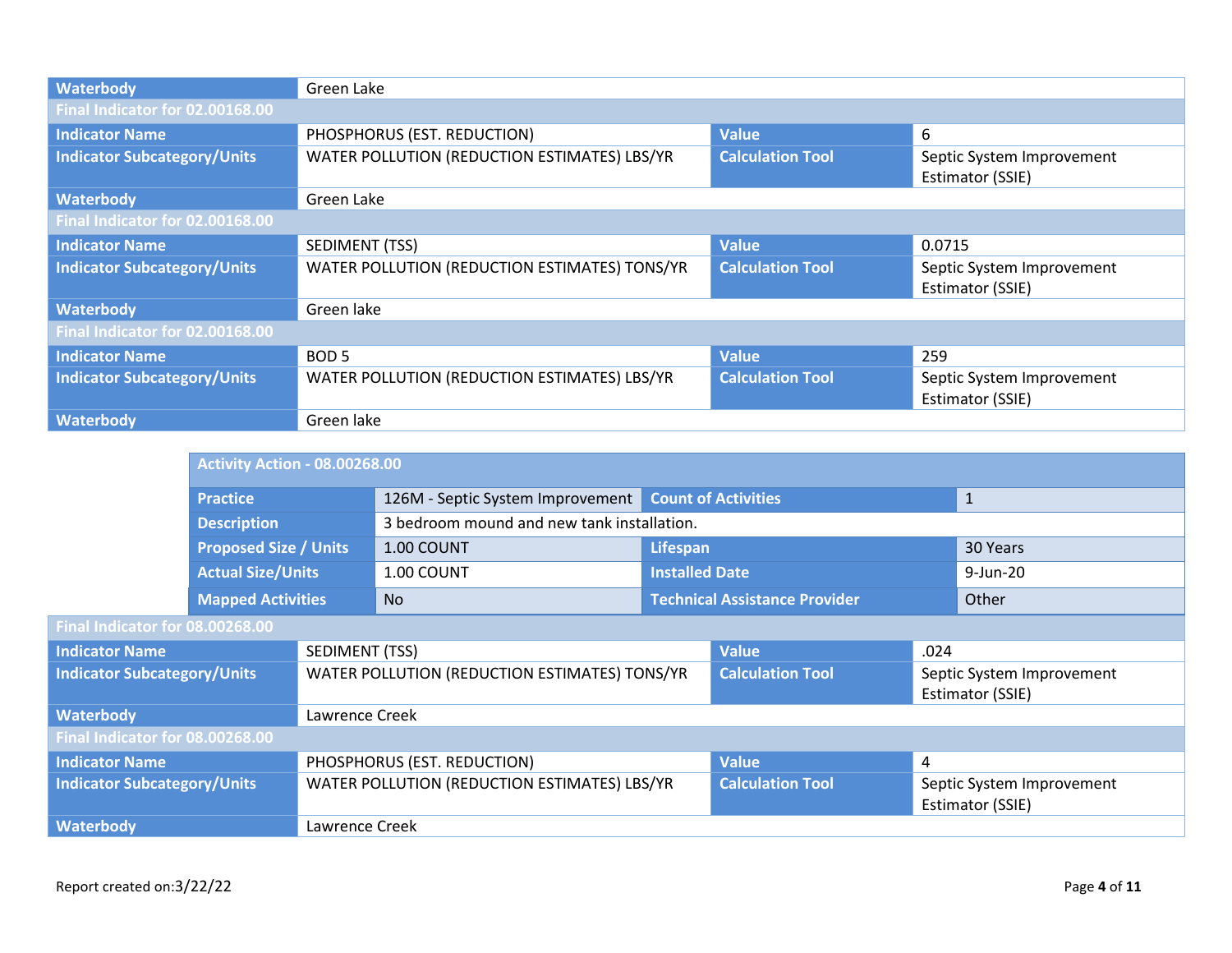| Final Indicator for 08.00268.00    |                                                                                                                          |                         |                                               |  |  |  |  |
|------------------------------------|--------------------------------------------------------------------------------------------------------------------------|-------------------------|-----------------------------------------------|--|--|--|--|
| <b>Indicator Name</b>              | <b>NITROGEN</b>                                                                                                          | <b>Value</b>            | 20                                            |  |  |  |  |
| <b>Indicator Subcategory/Units</b> | WATER POLLUTION (REDUCTION ESTIMATES) LBS/YR<br><b>Calculation Tool</b><br>Septic System Improvement<br>Estimator (SSIE) |                         |                                               |  |  |  |  |
| <b>Waterbody</b>                   | Lawrence creek                                                                                                           |                         |                                               |  |  |  |  |
| Final Indicator for 08.00268.00    |                                                                                                                          |                         |                                               |  |  |  |  |
| <b>Indicator Name</b>              | BOD <sub>5</sub>                                                                                                         | <b>Value</b>            | 86                                            |  |  |  |  |
| <b>Indicator Subcategory/Units</b> | WATER POLLUTION (REDUCTION ESTIMATES) LBS/YR                                                                             | <b>Calculation Tool</b> | Septic System Improvement<br>Estimator (SSIE) |  |  |  |  |
| <b>Waterbody</b>                   | Lawrence creek                                                                                                           |                         |                                               |  |  |  |  |

|                                    |                                    | <b>Activity Action - 04.00585.00</b>          |                                                    |                            |                                      |                                               |           |  |
|------------------------------------|------------------------------------|-----------------------------------------------|----------------------------------------------------|----------------------------|--------------------------------------|-----------------------------------------------|-----------|--|
|                                    | <b>Practice</b>                    |                                               | 126M - Septic System Improvement                   | <b>Count of Activities</b> |                                      | $\mathbf{1}$                                  |           |  |
|                                    | <b>Description</b>                 |                                               | 3 bedroom with a mound and new tanks installation. |                            |                                      |                                               |           |  |
|                                    | <b>Proposed Size / Units</b>       |                                               | 1.00 COUNT                                         | Lifespan                   |                                      |                                               | 30 Years  |  |
|                                    | <b>Actual Size/Units</b>           |                                               | 1.00 COUNT                                         | <b>Installed Date</b>      |                                      |                                               | 19-May-20 |  |
|                                    | <b>Mapped Activities</b>           |                                               | <b>No</b>                                          |                            | <b>Technical Assistance Provider</b> |                                               | Other     |  |
| Final Indicator for 04.00585.00    |                                    |                                               |                                                    |                            |                                      |                                               |           |  |
| <b>Indicator Name</b>              |                                    | BOD <sub>5</sub>                              |                                                    |                            | <b>Value</b>                         | 86                                            |           |  |
|                                    | <b>Indicator Subcategory/Units</b> |                                               | WATER POLLUTION (REDUCTION ESTIMATES) LBS/YR       |                            | <b>Calculation Tool</b>              | Septic System Improvement<br>Estimator (SSIE) |           |  |
| <b>Waterbody</b>                   |                                    | <b>Trulson Lake</b>                           |                                                    |                            |                                      |                                               |           |  |
| Final Indicator for 04.00585.00    |                                    |                                               |                                                    |                            |                                      |                                               |           |  |
| <b>Indicator Name</b>              |                                    | SEDIMENT (TSS)                                |                                                    |                            | <b>Value</b>                         | .024                                          |           |  |
| <b>Indicator Subcategory/Units</b> |                                    | WATER POLLUTION (REDUCTION ESTIMATES) TONS/YR |                                                    |                            | <b>Calculation Tool</b>              | Septic System Improvement<br>Estimator (SSIE) |           |  |
| <b>Waterbody</b>                   |                                    | <b>Trulson Lake</b>                           |                                                    |                            |                                      |                                               |           |  |
| Final Indicator for 04.00585.00    |                                    |                                               |                                                    |                            |                                      |                                               |           |  |
| <b>Indicator Name</b>              |                                    |                                               | PHOSPHORUS (EST. REDUCTION)                        |                            | <b>Value</b>                         | 4                                             |           |  |
| <b>Indicator Subcategory/Units</b> |                                    | WATER POLLUTION (REDUCTION ESTIMATES) LBS/YR  |                                                    | <b>Calculation Tool</b>    |                                      | Septic System Improvement<br>Estimator (SSIE) |           |  |
| <b>Waterbody</b>                   |                                    | <b>Trulson Lake</b>                           |                                                    |                            |                                      |                                               |           |  |
| Final Indicator for 04.00585.00    |                                    |                                               |                                                    |                            |                                      |                                               |           |  |
| <b>Indicator Name</b>              |                                    | <b>NITROGEN</b>                               |                                                    |                            | <b>Value</b>                         | 20                                            |           |  |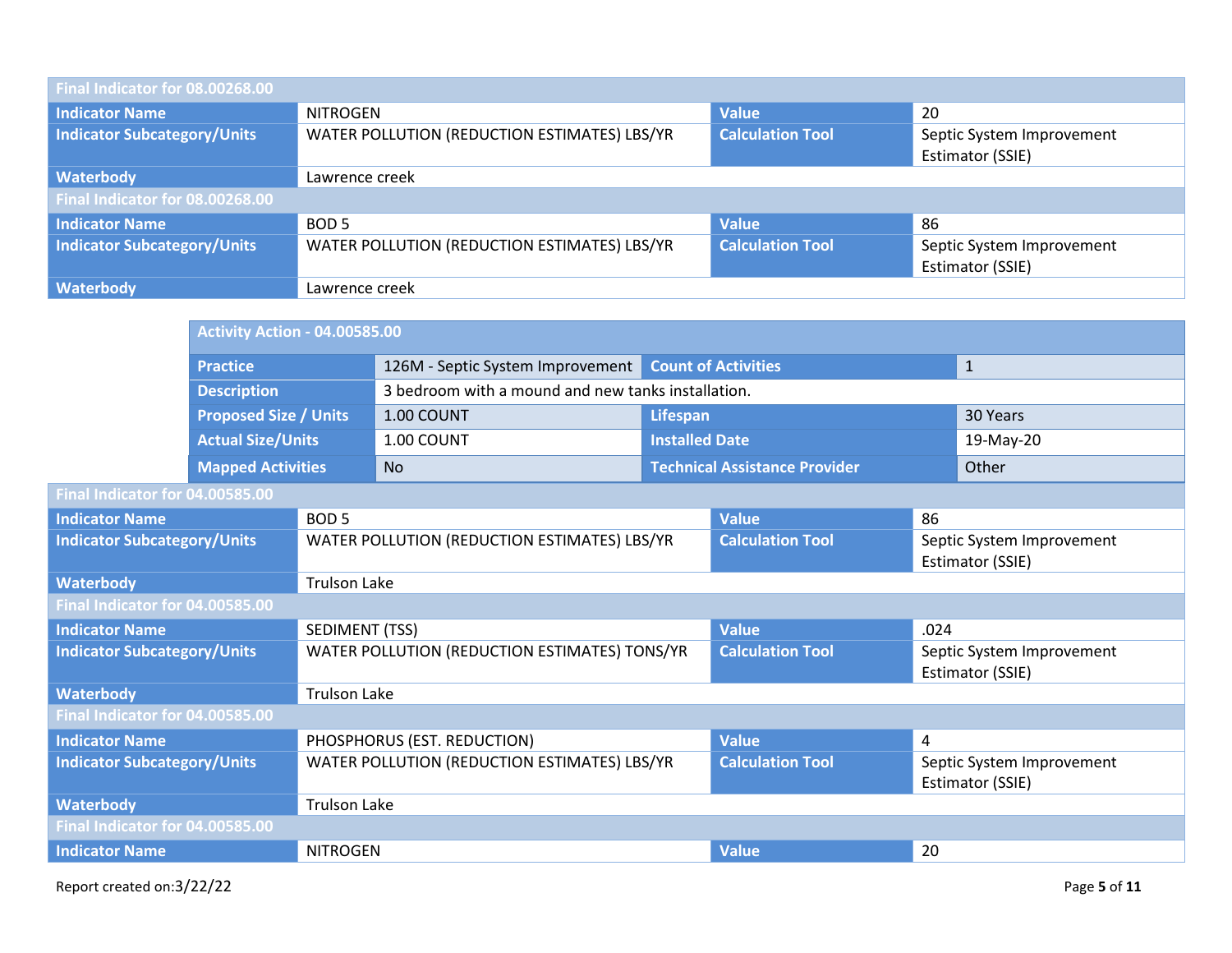| <b>Indicator Subcategory/Units</b> |                                                                                    | WATER POLLUTION (REDUCTION ESTIMATES) LBS/YR |                                               | <b>Calculation Tool</b> |                                      | Septic System Improvement<br>Estimator (SSIE) |                                               |
|------------------------------------|------------------------------------------------------------------------------------|----------------------------------------------|-----------------------------------------------|-------------------------|--------------------------------------|-----------------------------------------------|-----------------------------------------------|
| <b>Waterbody</b>                   |                                                                                    | <b>Trulson lake</b>                          |                                               |                         |                                      |                                               |                                               |
|                                    |                                                                                    |                                              |                                               |                         |                                      |                                               |                                               |
|                                    | <b>Activity Action - 06.01280.00</b>                                               |                                              |                                               |                         |                                      |                                               |                                               |
|                                    | <b>Practice</b>                                                                    |                                              | 126M - Septic System Improvement              |                         | <b>Count of Activities</b>           |                                               | $\mathbf{1}$                                  |
|                                    | <b>Description</b>                                                                 |                                              | 3 bedroom mound and new tanks installation.   |                         |                                      |                                               |                                               |
|                                    | <b>Proposed Size / Units</b>                                                       |                                              | 1.00 COUNT                                    | <b>Lifespan</b>         |                                      |                                               | 30 Years                                      |
|                                    | <b>Actual Size/Units</b>                                                           |                                              | 1.00 COUNT                                    | <b>Installed Date</b>   |                                      |                                               | 10-Jun-20                                     |
|                                    | <b>Mapped Activities</b>                                                           |                                              | <b>No</b>                                     |                         | <b>Technical Assistance Provider</b> |                                               | Other                                         |
| Final Indicator for 06.01280.00    |                                                                                    |                                              |                                               |                         |                                      |                                               |                                               |
| <b>Indicator Name</b>              |                                                                                    | BOD <sub>5</sub>                             |                                               |                         | <b>Value</b>                         | 86                                            |                                               |
|                                    | <b>Indicator Subcategory/Units</b><br>WATER POLLUTION (REDUCTION ESTIMATES) LBS/YR |                                              |                                               |                         | <b>Calculation Tool</b>              |                                               | Septic System Improvement<br>Estimator (SSIE) |
| <b>Waterbody</b>                   |                                                                                    | <b>Rush Lake</b>                             |                                               |                         |                                      |                                               |                                               |
| Final Indicator for 06.01280.00    |                                                                                    |                                              |                                               |                         |                                      |                                               |                                               |
| <b>Indicator Name</b>              |                                                                                    | <b>NITROGEN</b>                              |                                               |                         | <b>Value</b>                         | 20                                            |                                               |
| <b>Indicator Subcategory/Units</b> |                                                                                    |                                              | WATER POLLUTION (REDUCTION ESTIMATES) LBS/YR  |                         | <b>Calculation Tool</b>              | Septic System Improvement<br>Estimator (SSIE) |                                               |
| <b>Waterbody</b>                   |                                                                                    | Rush Lake                                    |                                               |                         |                                      |                                               |                                               |
| Final Indicator for 06.01280.00    |                                                                                    |                                              |                                               |                         |                                      |                                               |                                               |
| <b>Indicator Name</b>              |                                                                                    | <b>SEDIMENT (TSS)</b>                        |                                               |                         | <b>Value</b>                         | .24                                           |                                               |
| <b>Indicator Subcategory/Units</b> |                                                                                    |                                              | WATER POLLUTION (REDUCTION ESTIMATES) TONS/YR |                         | <b>Calculation Tool</b>              | Septic System Improvement<br>Estimator (SSIE) |                                               |
| <b>Waterbody</b>                   |                                                                                    | Rush Lake                                    |                                               |                         |                                      |                                               |                                               |
| Final Indicator for 06.01280.00    |                                                                                    |                                              |                                               |                         |                                      |                                               |                                               |
| <b>Indicator Name</b>              |                                                                                    |                                              | PHOSPHORUS (EST. REDUCTION)                   |                         | <b>Value</b>                         | 4                                             |                                               |
| <b>Indicator Subcategory/Units</b> |                                                                                    |                                              | WATER POLLUTION (REDUCTION ESTIMATES) LBS/YR  |                         | <b>Calculation Tool</b>              |                                               | Septic System Improvement<br>Estimator (SSIE) |
| <b>Waterbody</b>                   |                                                                                    | Rush Lake                                    |                                               |                         |                                      |                                               |                                               |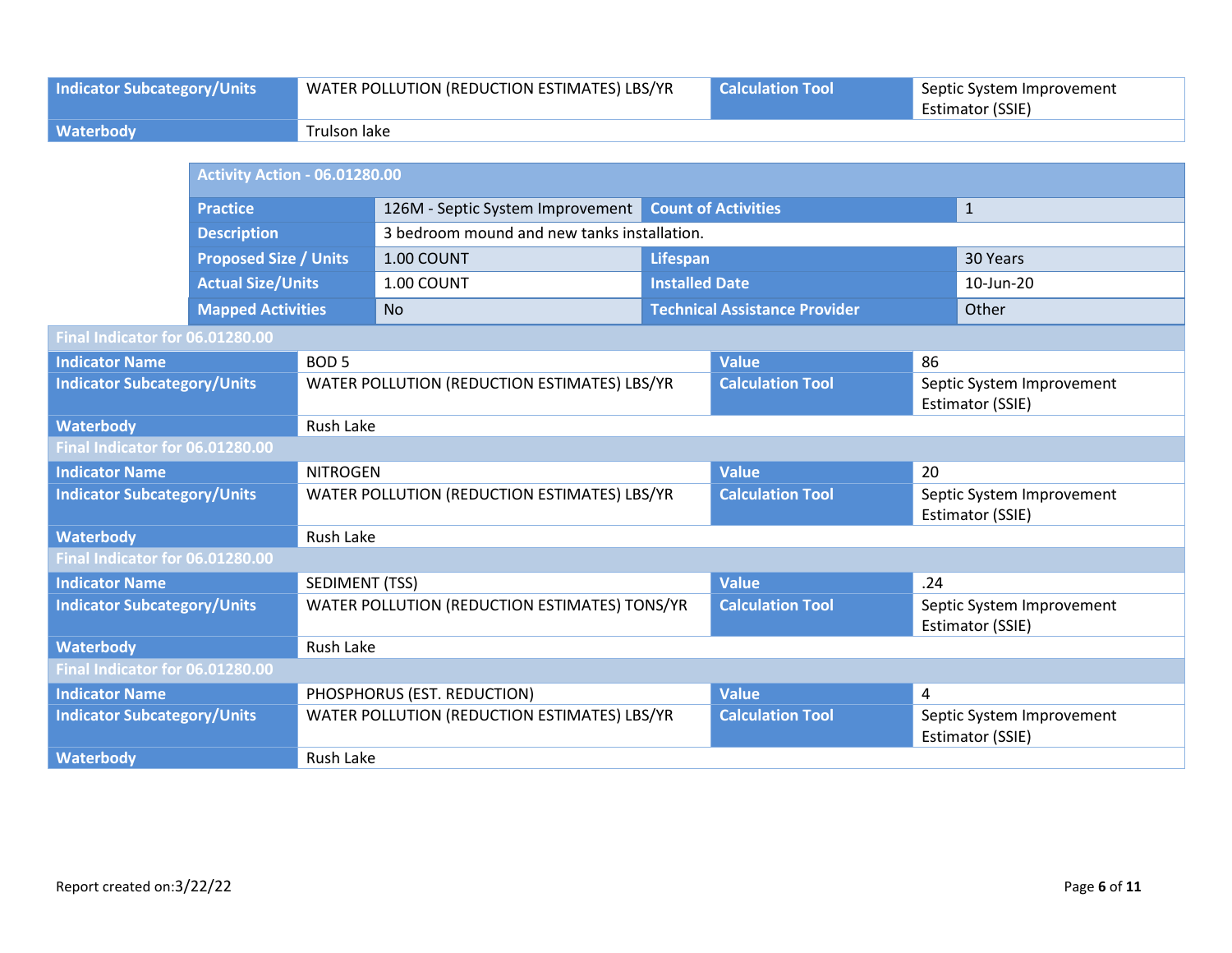|                                    | <b>Activity Action - 11.01026.07</b> |                       |                                                                                |                                      |                         |                                               |                                               |  |
|------------------------------------|--------------------------------------|-----------------------|--------------------------------------------------------------------------------|--------------------------------------|-------------------------|-----------------------------------------------|-----------------------------------------------|--|
|                                    | <b>Practice</b>                      |                       | <b>Count of Activities</b><br>126M - Septic System Improvement<br>$\mathbf{1}$ |                                      |                         |                                               |                                               |  |
|                                    | <b>Description</b>                   |                       | 2 bedroom pressure bed and new tanks installation.                             |                                      |                         |                                               |                                               |  |
|                                    | <b>Proposed Size / Units</b>         |                       | 1.00 COUNT                                                                     | <b>Lifespan</b>                      |                         |                                               | 30 Years                                      |  |
|                                    | <b>Actual Size/Units</b>             |                       | 1.00 COUNT                                                                     | <b>Installed Date</b>                |                         |                                               | 26-Jun-20                                     |  |
|                                    | <b>Mapped Activities</b>             |                       | <b>No</b>                                                                      | <b>Technical Assistance Provider</b> |                         |                                               | Other                                         |  |
| Final Indicator for 11.01026.07    |                                      |                       |                                                                                |                                      |                         |                                               |                                               |  |
| <b>Indicator Name</b>              |                                      | <b>SEDIMENT (TSS)</b> |                                                                                |                                      | <b>Value</b>            | .018                                          |                                               |  |
|                                    | <b>Indicator Subcategory/Units</b>   |                       | WATER POLLUTION (REDUCTION ESTIMATES) TONS/YR                                  |                                      | <b>Calculation Tool</b> | Septic System Improvement<br>Estimator (SSIE) |                                               |  |
| <b>Waterbody</b>                   |                                      | Mud Lake              |                                                                                |                                      |                         |                                               |                                               |  |
| Final Indicator for 11.01026.07    |                                      |                       |                                                                                |                                      |                         |                                               |                                               |  |
| <b>Indicator Name</b>              |                                      | BOD <sub>5</sub>      |                                                                                |                                      | <b>Value</b>            | 65                                            |                                               |  |
| <b>Indicator Subcategory/Units</b> |                                      |                       | WATER POLLUTION (REDUCTION ESTIMATES) LBS/YR                                   |                                      | <b>Calculation Tool</b> | Septic System Improvement<br>Estimator (SSIE) |                                               |  |
| <b>Waterbody</b>                   |                                      | Mud lake              |                                                                                |                                      |                         |                                               |                                               |  |
| Final Indicator for 11.01026.07    |                                      |                       |                                                                                |                                      |                         |                                               |                                               |  |
| <b>Indicator Name</b>              |                                      | <b>NITROGEN</b>       |                                                                                |                                      | <b>Value</b>            | 6                                             |                                               |  |
| <b>Indicator Subcategory/Units</b> |                                      |                       | WATER POLLUTION (REDUCTION ESTIMATES) LBS/YR                                   |                                      | <b>Calculation Tool</b> |                                               | Septic System Improvement<br>Estimator (SSIE) |  |
| <b>Waterbody</b>                   |                                      | Mud lake              |                                                                                |                                      |                         |                                               |                                               |  |
| Final Indicator for 11.01026.07    |                                      |                       |                                                                                |                                      |                         |                                               |                                               |  |
| <b>Indicator Name</b>              |                                      |                       | PHOSPHORUS (EST. REDUCTION)                                                    |                                      | <b>Value</b>            | 3                                             |                                               |  |
| <b>Indicator Subcategory/Units</b> |                                      |                       | WATER POLLUTION (REDUCTION ESTIMATES) LBS/YR                                   |                                      | <b>Calculation Tool</b> |                                               | Septic System Improvement<br>Estimator (SSIE) |  |
| <b>Waterbody</b>                   |                                      | Mud Lake              |                                                                                |                                      |                         |                                               |                                               |  |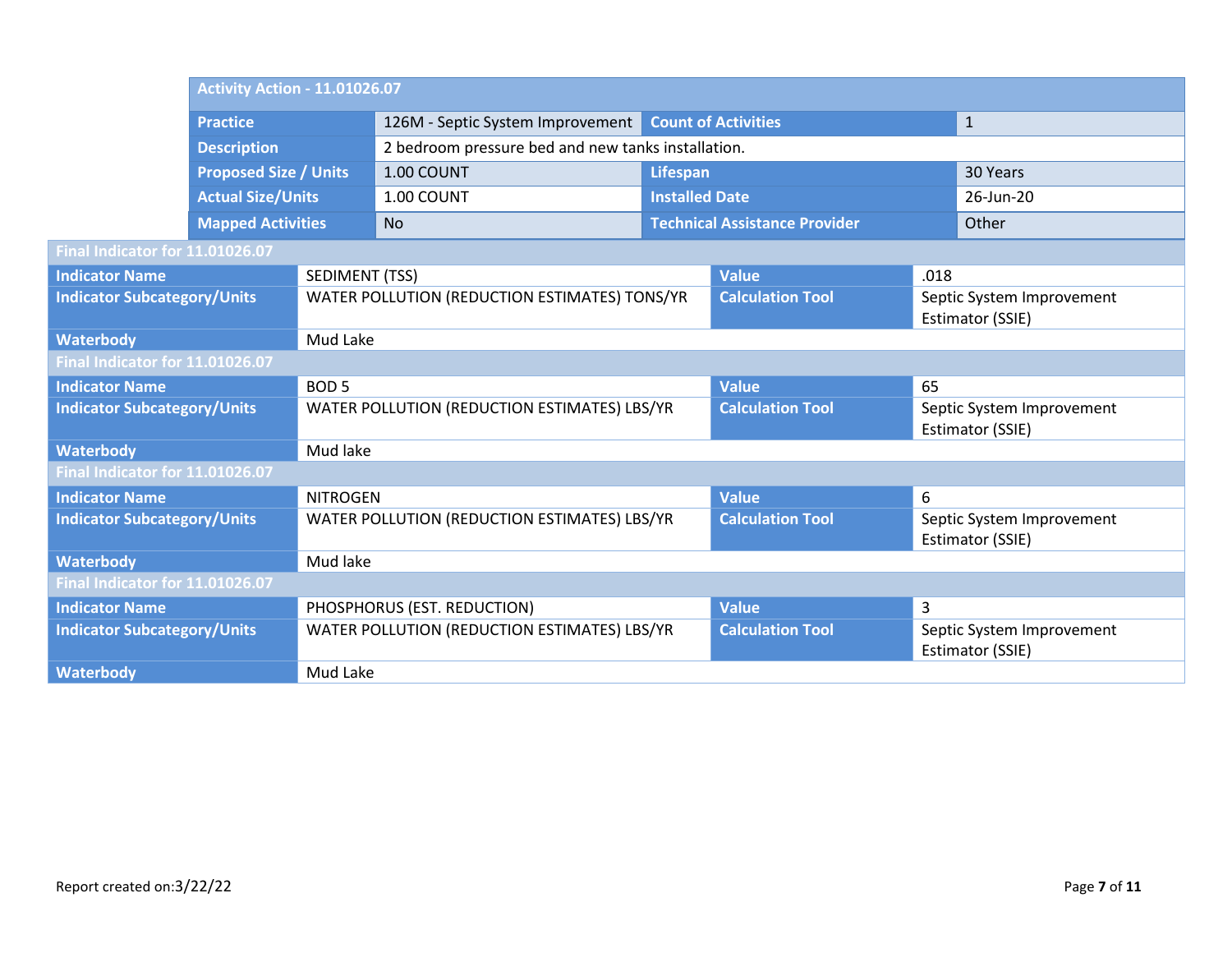|                                    | <b>Activity Action - 06.00536.00</b> |                       |                                                                                |                                      |                         |                                               |                                               |  |
|------------------------------------|--------------------------------------|-----------------------|--------------------------------------------------------------------------------|--------------------------------------|-------------------------|-----------------------------------------------|-----------------------------------------------|--|
|                                    | <b>Practice</b>                      |                       | <b>Count of Activities</b><br>126M - Septic System Improvement<br>$\mathbf{1}$ |                                      |                         |                                               |                                               |  |
|                                    | <b>Description</b>                   |                       | 3 bedroom mound and new tanks installation.                                    |                                      |                         |                                               |                                               |  |
|                                    | <b>Proposed Size / Units</b>         |                       | 1.00 COUNT                                                                     | <b>Lifespan</b>                      |                         |                                               | 30 Years                                      |  |
|                                    | <b>Actual Size/Units</b>             |                       | 1.00 COUNT                                                                     | <b>Installed Date</b>                |                         |                                               | 15-Jul-20                                     |  |
|                                    | <b>Mapped Activities</b>             |                       | <b>No</b>                                                                      | <b>Technical Assistance Provider</b> |                         |                                               | Other                                         |  |
| Final Indicator for 06.00536.00    |                                      |                       |                                                                                |                                      |                         |                                               |                                               |  |
| <b>Indicator Name</b>              |                                      | <b>SEDIMENT (TSS)</b> |                                                                                |                                      | <b>Value</b>            | .024                                          |                                               |  |
| <b>Indicator Subcategory/Units</b> |                                      |                       | WATER POLLUTION (REDUCTION ESTIMATES) TONS/YR                                  |                                      | <b>Calculation Tool</b> |                                               | Septic System Improvement<br>Estimator (SSIE) |  |
| <b>Waterbody</b>                   |                                      | Rush Lake             |                                                                                |                                      |                         |                                               |                                               |  |
| Final Indicator for 06.00536.00    |                                      |                       |                                                                                |                                      |                         |                                               |                                               |  |
| <b>Indicator Name</b>              |                                      | BOD <sub>5</sub>      |                                                                                |                                      | <b>Value</b>            | 86                                            |                                               |  |
| <b>Indicator Subcategory/Units</b> |                                      |                       | WATER POLLUTION (REDUCTION ESTIMATES) LBS/YR                                   |                                      | <b>Calculation Tool</b> | Septic System Improvement<br>Estimator (SSIE) |                                               |  |
| <b>Waterbody</b>                   |                                      | Rush Lake             |                                                                                |                                      |                         |                                               |                                               |  |
| Final Indicator for 06.00536.00    |                                      |                       |                                                                                |                                      |                         |                                               |                                               |  |
| <b>Indicator Name</b>              |                                      | <b>NITROGEN</b>       |                                                                                |                                      | <b>Value</b>            | 20                                            |                                               |  |
| <b>Indicator Subcategory/Units</b> |                                      |                       | <b>Calculation Tool</b><br>WATER POLLUTION (REDUCTION ESTIMATES) LBS/YR        |                                      |                         | Septic System Improvement<br>Estimator (SSIE) |                                               |  |
| <b>Waterbody</b>                   |                                      | Rush lake             |                                                                                |                                      |                         |                                               |                                               |  |
| Final Indicator for 06.00536.00    |                                      |                       |                                                                                |                                      |                         |                                               |                                               |  |
| <b>Indicator Name</b>              |                                      |                       | PHOSPHORUS (EST. REDUCTION)                                                    |                                      | <b>Value</b>            | 4                                             |                                               |  |
| <b>Indicator Subcategory/Units</b> |                                      |                       | WATER POLLUTION (REDUCTION ESTIMATES) LBS/YR                                   |                                      | <b>Calculation Tool</b> |                                               | Septic System Improvement<br>Estimator (SSIE) |  |
| <b>Waterbody</b>                   |                                      | Rush lake             |                                                                                |                                      |                         |                                               |                                               |  |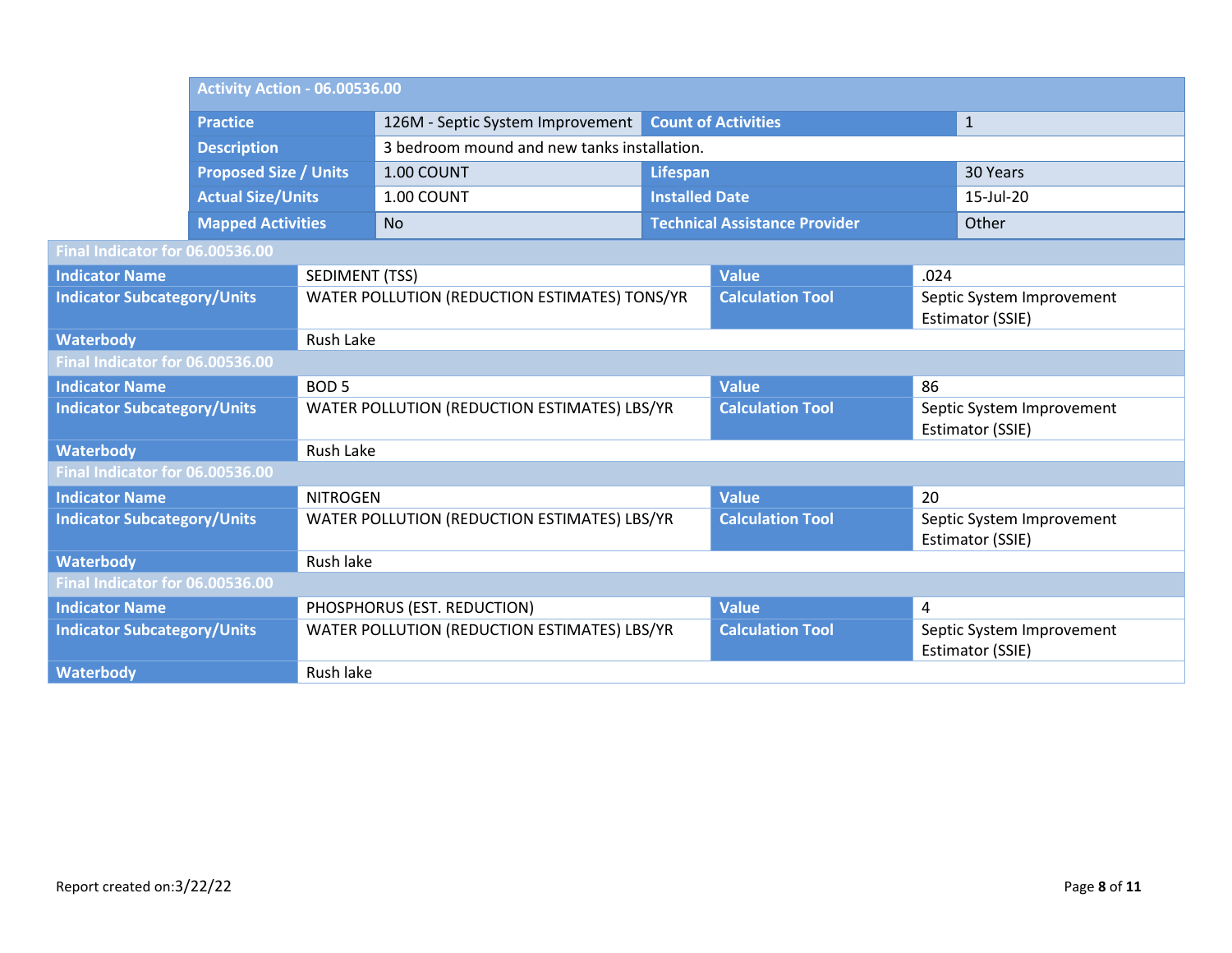|                                    | <b>Activity Action - 02.00129.00</b> |                       |                                                                                |                                      |                         |                                               |                                               |  |
|------------------------------------|--------------------------------------|-----------------------|--------------------------------------------------------------------------------|--------------------------------------|-------------------------|-----------------------------------------------|-----------------------------------------------|--|
|                                    | <b>Practice</b>                      |                       | <b>Count of Activities</b><br>126M - Septic System Improvement<br>$\mathbf{1}$ |                                      |                         |                                               |                                               |  |
|                                    | <b>Description</b>                   |                       | 4 bedroom mound and new tank installation.                                     |                                      |                         |                                               |                                               |  |
|                                    | <b>Proposed Size / Units</b>         |                       | 1.00 COUNT                                                                     | Lifespan                             |                         |                                               | 30 Years                                      |  |
|                                    | <b>Actual Size/Units</b>             |                       | 1.00 COUNT                                                                     | <b>Installed Date</b>                |                         |                                               | 15-Dec-20                                     |  |
|                                    | <b>Mapped Activities</b>             |                       | <b>No</b>                                                                      | <b>Technical Assistance Provider</b> |                         |                                               | Other                                         |  |
| Final Indicator for 02.00129.00    |                                      |                       |                                                                                |                                      |                         |                                               |                                               |  |
| <b>Indicator Name</b>              |                                      | <b>SEDIMENT (TSS)</b> |                                                                                |                                      | <b>Value</b>            | .054                                          |                                               |  |
|                                    | <b>Indicator Subcategory/Units</b>   |                       | WATER POLLUTION (REDUCTION ESTIMATES) TONS/YR                                  |                                      | <b>Calculation Tool</b> | Septic System Improvement<br>Estimator (SSIE) |                                               |  |
| <b>Waterbody</b>                   |                                      | Chisago Lake          |                                                                                |                                      |                         |                                               |                                               |  |
| Final Indicator for 02.00129.00    |                                      |                       |                                                                                |                                      |                         |                                               |                                               |  |
| <b>Indicator Name</b>              |                                      | <b>NITROGEN</b>       |                                                                                |                                      | <b>Value</b>            | 25                                            |                                               |  |
| <b>Indicator Subcategory/Units</b> |                                      |                       | WATER POLLUTION (REDUCTION ESTIMATES) LBS/YR                                   |                                      | <b>Calculation Tool</b> | Septic System Improvement<br>Estimator (SSIE) |                                               |  |
| <b>Waterbody</b>                   |                                      | Chisago Lakes         |                                                                                |                                      |                         |                                               |                                               |  |
| Final Indicator for 02.00129.00    |                                      |                       |                                                                                |                                      |                         |                                               |                                               |  |
| <b>Indicator Name</b>              |                                      |                       | PHOSPHORUS (EST. REDUCTION)                                                    |                                      | <b>Value</b>            | 5                                             |                                               |  |
| <b>Indicator Subcategory/Units</b> |                                      |                       | WATER POLLUTION (REDUCTION ESTIMATES) LBS/YR                                   |                                      | <b>Calculation Tool</b> |                                               | Septic System Improvement<br>Estimator (SSIE) |  |
| <b>Waterbody</b>                   |                                      | Chisago Lakes         |                                                                                |                                      |                         |                                               |                                               |  |
| Final Indicator for 02.00129.00    |                                      |                       |                                                                                |                                      |                         |                                               |                                               |  |
| <b>Indicator Name</b>              |                                      | <b>BOD5</b>           |                                                                                |                                      | <b>Value</b>            | 108                                           |                                               |  |
| <b>Indicator Subcategory/Units</b> |                                      |                       | WATER POLLUTION (REDUCTION ESTIMATES) LBS/YR                                   |                                      | <b>Calculation Tool</b> |                                               | Septic System Improvement<br>Estimator (SSIE) |  |
| <b>Waterbody</b>                   |                                      |                       | Chisago Lake                                                                   |                                      |                         |                                               |                                               |  |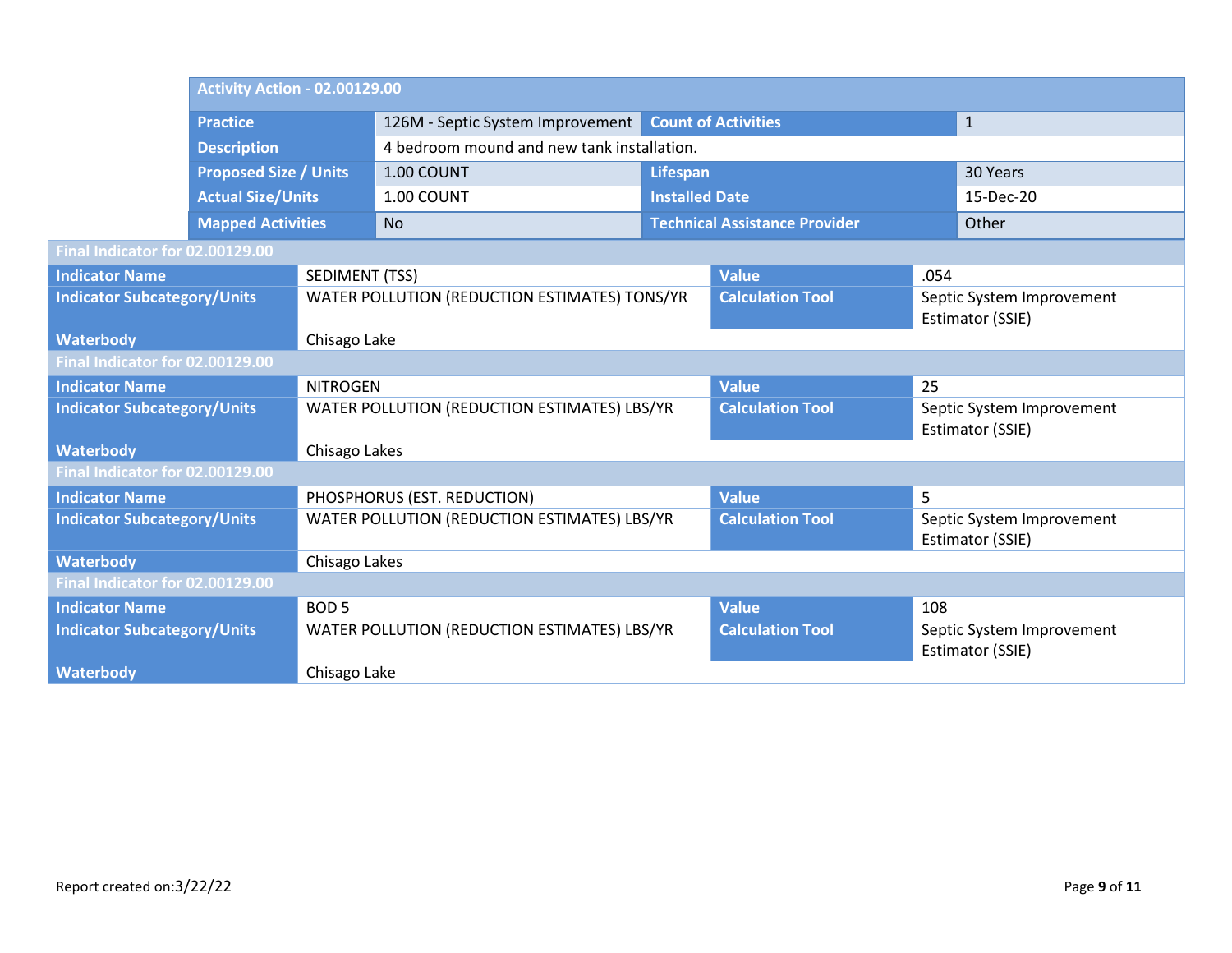|                                    | <b>Activity Action - 02.00583.00</b> |                       |                                                                                |                       |                                      |                                               |                                               |  |
|------------------------------------|--------------------------------------|-----------------------|--------------------------------------------------------------------------------|-----------------------|--------------------------------------|-----------------------------------------------|-----------------------------------------------|--|
|                                    | <b>Practice</b>                      |                       | 126M - Septic System Improvement<br><b>Count of Activities</b><br>$\mathbf{1}$ |                       |                                      |                                               |                                               |  |
|                                    | <b>Description</b>                   |                       | 5 bedroom mound and new tanks installation.                                    |                       |                                      |                                               |                                               |  |
|                                    | <b>Proposed Size / Units</b>         |                       | 1.00 COUNT                                                                     | Lifespan              |                                      |                                               | 30 Years                                      |  |
|                                    | <b>Actual Size/Units</b>             |                       | 1.00 COUNT                                                                     | <b>Installed Date</b> |                                      |                                               | 12-Nov-20                                     |  |
|                                    | <b>Mapped Activities</b>             |                       | <b>No</b>                                                                      |                       | <b>Technical Assistance Provider</b> |                                               | Other                                         |  |
| Final Indicator for 02.00583.00    |                                      |                       |                                                                                |                       |                                      |                                               |                                               |  |
| <b>Indicator Name</b>              |                                      |                       | PHOSPHORUS (EST. REDUCTION)                                                    |                       | <b>Value</b>                         | 6                                             |                                               |  |
|                                    | <b>Indicator Subcategory/Units</b>   |                       | WATER POLLUTION (REDUCTION ESTIMATES) LBS/YR                                   |                       | <b>Calculation Tool</b>              | Septic System Improvement<br>Estimator (SSIE) |                                               |  |
| <b>Waterbody</b>                   | Chisago Lakes                        |                       |                                                                                |                       |                                      |                                               |                                               |  |
| Final Indicator for 02.00583.00    |                                      |                       |                                                                                |                       |                                      |                                               |                                               |  |
| <b>Indicator Name</b>              |                                      | <b>NITROGEN</b>       |                                                                                |                       | <b>Value</b>                         | 30                                            |                                               |  |
| <b>Indicator Subcategory/Units</b> |                                      |                       | WATER POLLUTION (REDUCTION ESTIMATES) LBS/YR                                   |                       | <b>Calculation Tool</b>              | Septic System Improvement<br>Estimator (SSIE) |                                               |  |
| <b>Waterbody</b>                   |                                      | Chisago Lakes         |                                                                                |                       |                                      |                                               |                                               |  |
| Final Indicator for 02.00583.00    |                                      |                       |                                                                                |                       |                                      |                                               |                                               |  |
| <b>Indicator Name</b>              |                                      | <b>BOD5</b>           |                                                                                |                       | <b>Value</b>                         | 130                                           |                                               |  |
| <b>Indicator Subcategory/Units</b> |                                      |                       | WATER POLLUTION (REDUCTION ESTIMATES) LBS/YR                                   |                       | <b>Calculation Tool</b>              |                                               | Septic System Improvement<br>Estimator (SSIE) |  |
| <b>Waterbody</b>                   |                                      | Chisago Lakes         |                                                                                |                       |                                      |                                               |                                               |  |
| Final Indicator for 02.00583.00    |                                      |                       |                                                                                |                       |                                      |                                               |                                               |  |
| <b>Indicator Name</b>              |                                      | <b>SEDIMENT (TSS)</b> |                                                                                |                       | <b>Value</b>                         | .036                                          |                                               |  |
| <b>Indicator Subcategory/Units</b> |                                      |                       | WATER POLLUTION (REDUCTION ESTIMATES) TONS/YR                                  |                       | <b>Calculation Tool</b>              |                                               | Septic System Improvement<br>Estimator (SSIE) |  |
| <b>Waterbody</b>                   |                                      |                       | Chisago Lakes                                                                  |                       |                                      |                                               |                                               |  |

### **Grant Attachments**

| <b>Document Name</b>                             | <b>Document Type</b>      | <b>Description</b>                                       |
|--------------------------------------------------|---------------------------|----------------------------------------------------------|
| 2020/2021 Natural Resources Block Grant          | <b>Grant Agreement</b>    | 2020/2021 Natural Resources Block Grant - Chisago County |
| 2020/2021 Natural Resources Block Grant EXECUTED | <b>Grant Agreement</b>    | 2020/2021 Natural Resources Block Grant - Chisago County |
| <b>All Details Report</b>                        | <b>Workflow Generated</b> | Workflow Generated - All Details Report - 04/12/2021     |